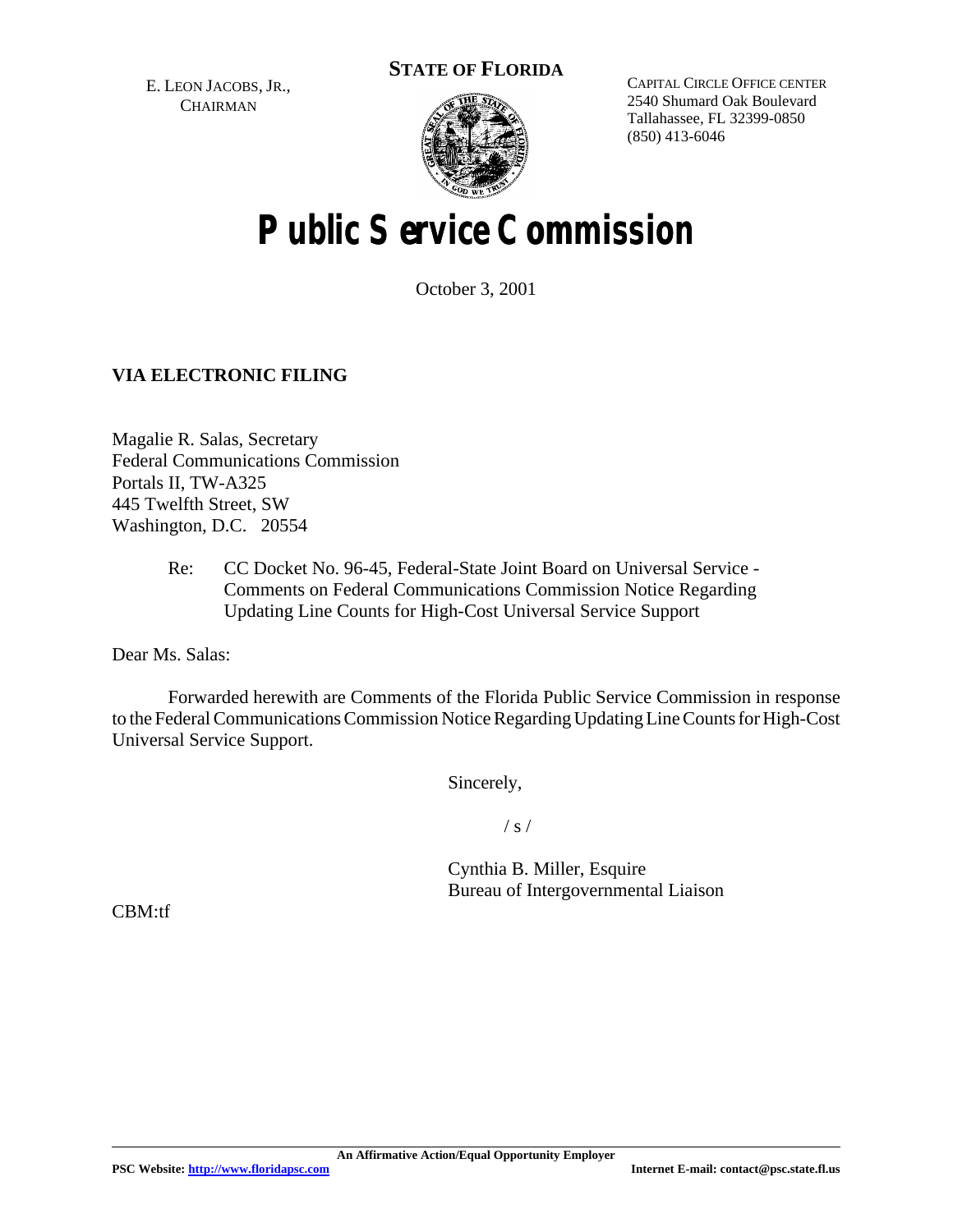## **Before the FEDERAL COMMUNICATIONS COMMISSION Washington, D.C. 20554**

)

)

)

In the Matters of (1) Federal-State Joint Board on (CC Docket No. 96-45) Universal Service (1986) Updating Line Count Data )

\_\_\_\_\_\_\_\_\_\_\_\_\_\_\_\_\_\_\_\_\_\_\_\_\_\_\_\_\_\_\_\_\_\_\_\_)

## **FLORIDA PUBLIC SERVICE COMMISSION COMMENTS ON FEDERAL COMMUNICATIONS COMMISSION NOTICE REGARDING UPDATING LINE COUNTS FOR HIGH-COST UNIVERSAL SERVICE SUPPORT**

On September 11, 2001, the Federal Communications Commission's (FCC's) Common Carrier Bureau issued a Public Notice seeking comment on updating line count data and other limited information for calculating high-cost universal service support for non-rural carriers for the year 2002. Our comments concern whether the FCC should update certain inputs to the model, such as those for general support facilities, switching costs, and line counts. We also comment on how those lines should be allocated by class of service. In general, the Florida Public Service Commission (FPSC) believes that all of the inputs discussed in the public notice should be updated to reflect the most current data available. Using such data would capture changes in the economies of scale within the network, and thus more accurately reflect companies' costs.

#### **I. Background**

There are two stages that use access line counts to compute high-cost universal service support. In the first stage, the forward-looking model uses the line count data to calculate basic local service costs at both the wire center and at a nationwide level. Presently, this calculation is completed once a year. Any wire center that has costs over 135% of the nationwide average is eligible for support. In the second stage, the per-line support figure from stage one is multiplied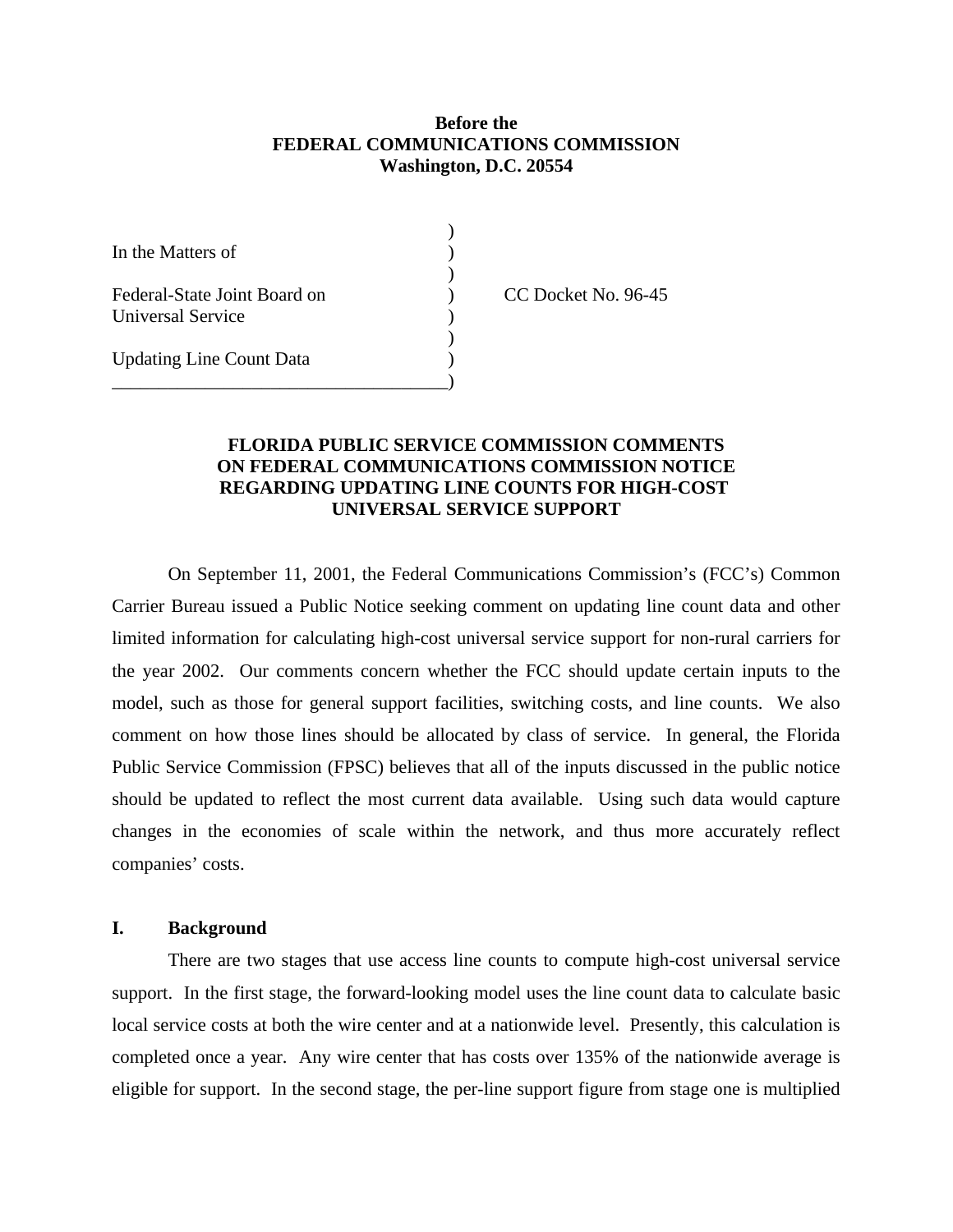by the number of eligible lines provided by the eligible carrier. This calculation is performed on a quarterly basis with updated line count data. A disconnect between these two stages can occur when:

- 1) the forward-looking model uses older line count data to compute average per-line support levels for eligible carriers, and  $1$
- 2) the average support levels are applied to more recent line counts reported quarterly to the Universal Service Administration Company (USAC).

## **II. Updating Line Counts**

If access lines continue to grow, continued use of older line count data to compute annual per-line costs, while using quarterly line counts to compute support and distribution, will likely result in an ever-increasing fund size. The FPSC believes that such a result would be contrary to the intent of the Telecommunications Act of 1996 (the Act). Section 254(b)(5) of the Act states that specific, predictable, and sufficient Federal and State mechanisms should be in place to preserve and advance universal service. By enacting a methodology that does not update line counts on a timely basis, the FCC will create a mechanism that is excessively costly. To that end, the FPSC strongly recommends that if the FCC adjusts support amounts each quarter, the new quarterly line count data should also be used to recalculate costs.

The FPSC acknowledges those arguments that the line count data should not be updated unless the corresponding updates to customer location data are also conducted. While the FPSC agrees that it would be desirable to refresh the record regarding all of the inputs in the model, the FCC should move forward and update at least all of the inputs suggested in the notice. While more recent line count data may result in the model allocating additional lines to existing households, the FPSC contends that this assumption would reflect a greater degree of accuracy than the current method of calculating costs and support amounts. In instances where new lines

<sup>&</sup>lt;sup>1</sup> In the Line Counts Update Order, the Bureau updated line counts by using year-end 1999 line counts filed July 31, 2000, as input values for estimating average forward-looking costs for the year 2001.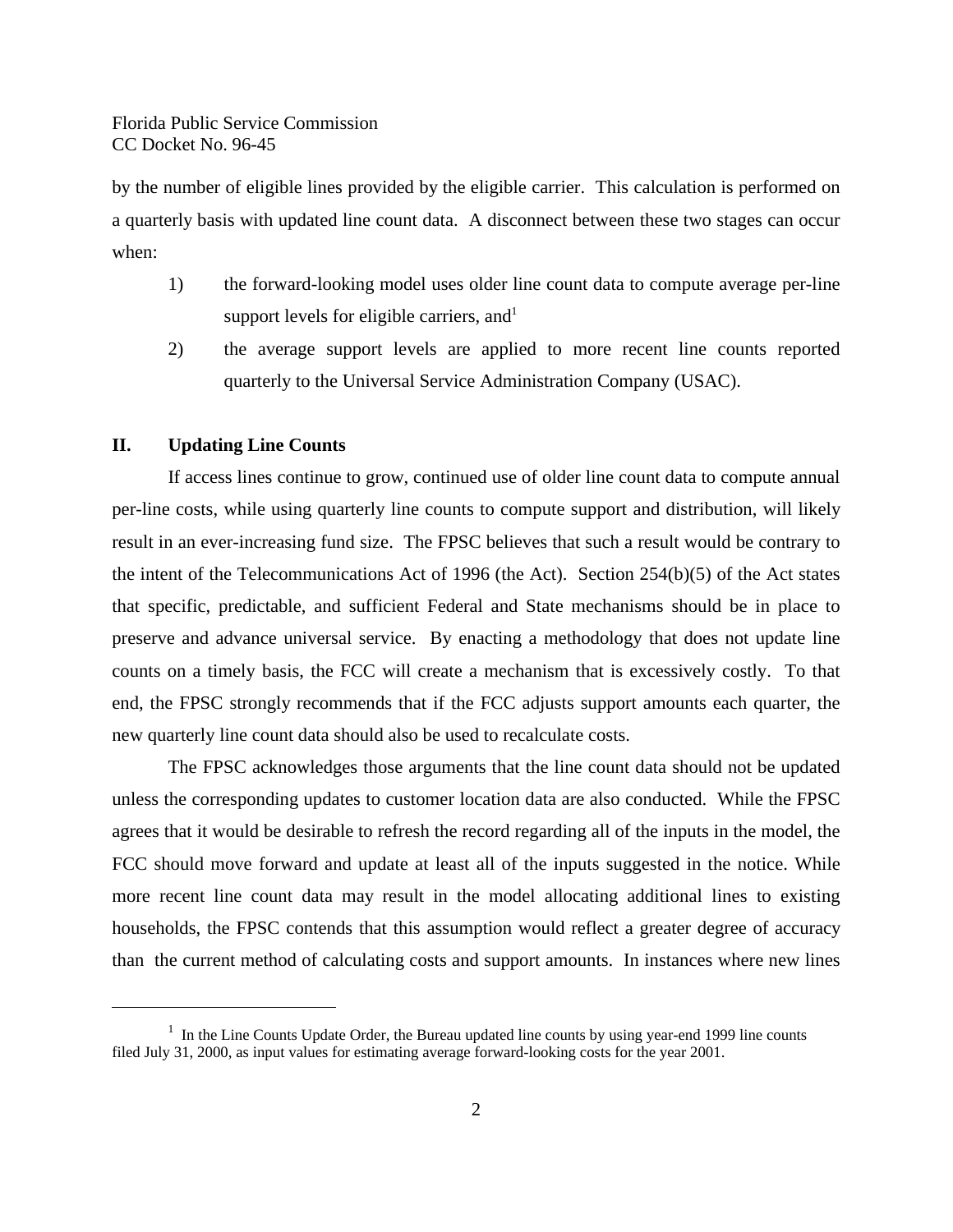Florida Public Service Commission CC Docket No. 96-45

are added at existing locations, the model takes into account many of the additional costs involved, such as larger cable sizes and increased capacity of digital loop carriers.

#### **III. Updating General Support Facilities & Switching Costs**

The FCC's notice also requested comments on updating inputs relating to general support facilities (GSF). GSF includes such items as buildings, motor vehicles, and general support computers. Only a portion of GSF is added to the model's estimate of outside plant, switching, and transport investment. Updating the general support facilities data is necessary to adequately reflect the cost of providing the supported services. Given the availability of the updated information from the ARMIS reports, the FPSC believes that updating this data would be necessary to meet the requirements of Section 254(b)(5).

As stated in the notice, the model currently uses traffic parameters obtained from ARMIS and the National Exchange Carrier Association (NECA). This data is used to determine the percentage of the switch allocated to supported services and the switch port requirement for interoffice transport. While the NECA data is updated quarterly, the ARMIS data represents information from 1997 and 1998.

While it is unclear from this notice how the FCC incorporates both data sets, the FPSC generally agrees that the use of more recent and accurate data is important to the appropriate use of any model. To the extent that the ARMIS data represents duplicative data that does not add value or verification to the data captured by NECA, the FPSC does not oppose discontinuing use of the ARMIS data for this purpose.

#### **IV. Class of Service**

The FCC seeks comment on how these updated line counts should be allocated to the classes of service used in the FCC's synthesis model. The synthesis model uses service classification (i.e., business line, residential line, special access line (non-switched), payphone line, or single business line), in establishing average per-line costs. However, the new wire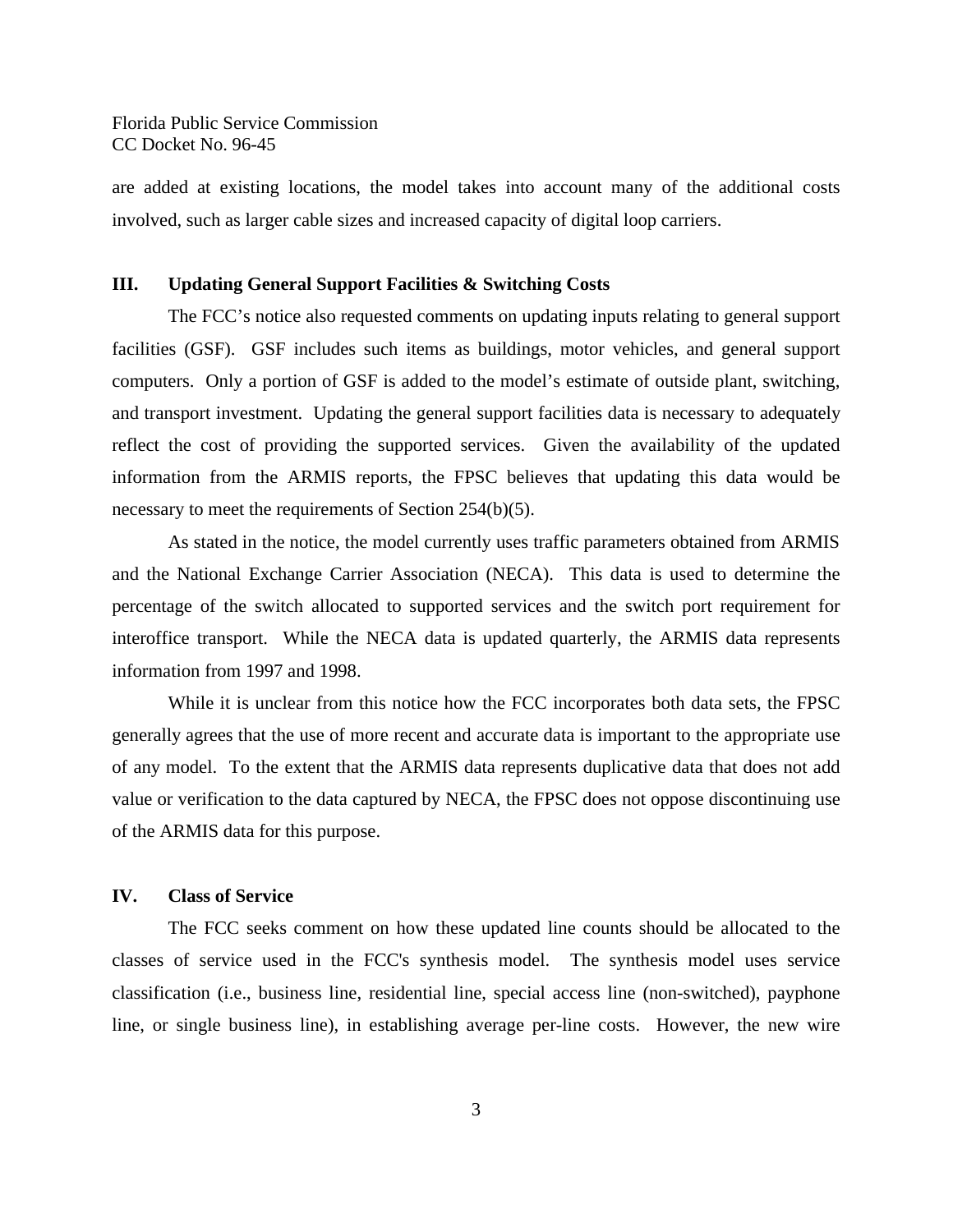Florida Public Service Commission CC Docket No. 96-45

center line count data that was filed does not include class of service information on a wire center basis.

In the FCC's Line Counts Update Order,<sup>2</sup> the FCC concluded that it should allocate its line count data to the classes of service used in the model based on the historical proportions of line count data previously filed and publicly available. The FPSC contends that this approach represents a reasonable approach for estimating the appropriate service classification for the new line count data.

#### **V. Conclusion**

In conclusion, the FPSC supports the use of more current line count, GSF, and switching cost data for calculating high-cost universal service support for non-rural carriers for the 2002 support year. If this information is not updated on a timely basis, the Universal Service Support mechanism will be excessively costly. With regard to class of service delineation of the line count data, the FPSC believes that it would be reasonable to use the information contained in previously filed data (which does allocate lines among the class of service), and to use the historical ratios.

Respectfully submitted,

 $/ s /$ 

Cynthia B. Miller, Esquire Bureau of Intergovernmental Liaison

DATED: October 3, 2001

 $2^{2}$  FCC Order, Docket No. 96-45, DA 00-2729; Adopted: December 7, 2000; Released: December 8, 2000.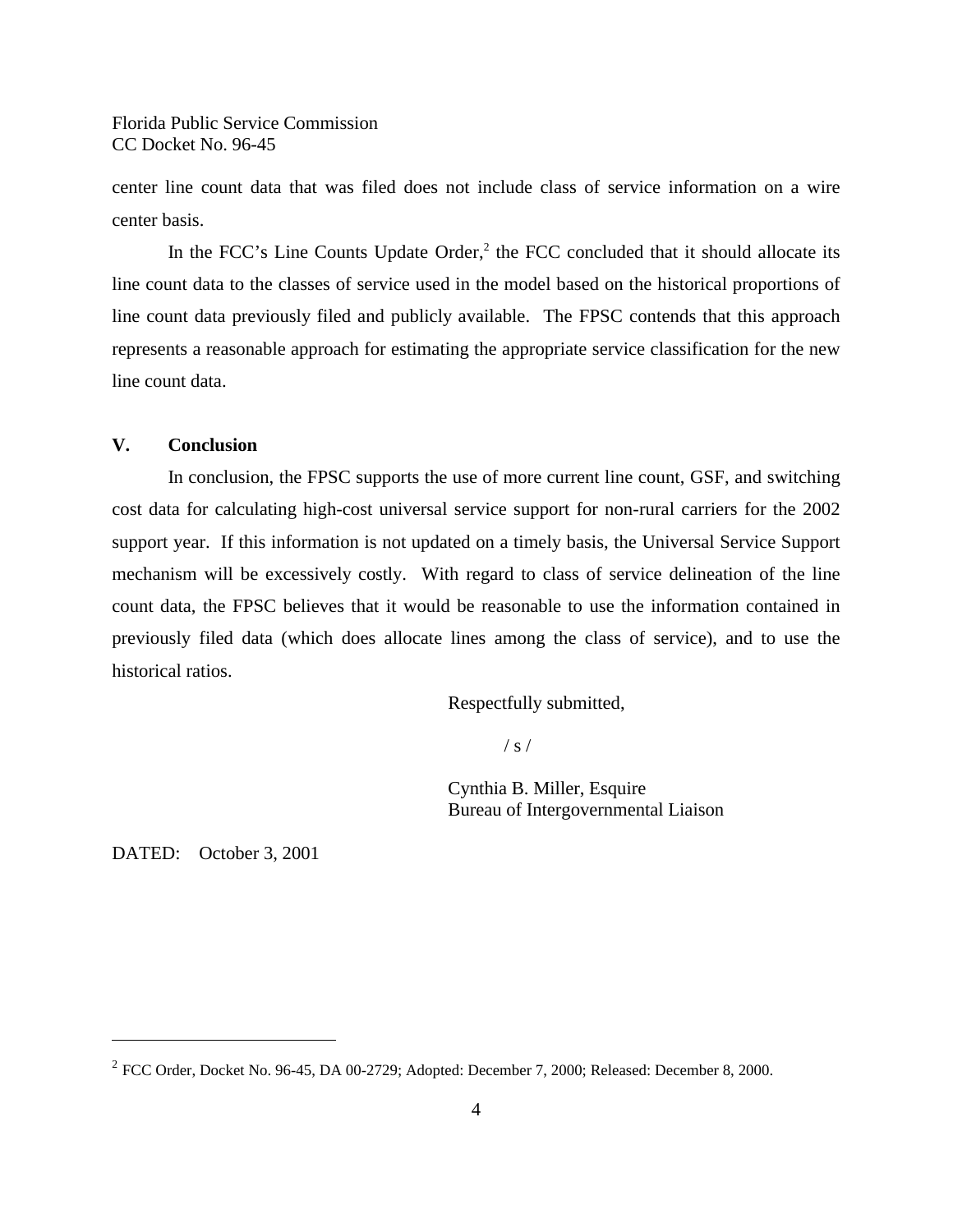# **CERTIFICATE OF SERVICE**

I HEREBY CERTIFY that a true and correct copy of the foregoing comments of the Florida Public Service Commission will be sent this date to the parties on the attached service list.

/ s /

 $\overline{a}$ 

Cynthia B. Miller, Esquire Bureau of Intergovernmental Liaison

DATED: October 3, 2001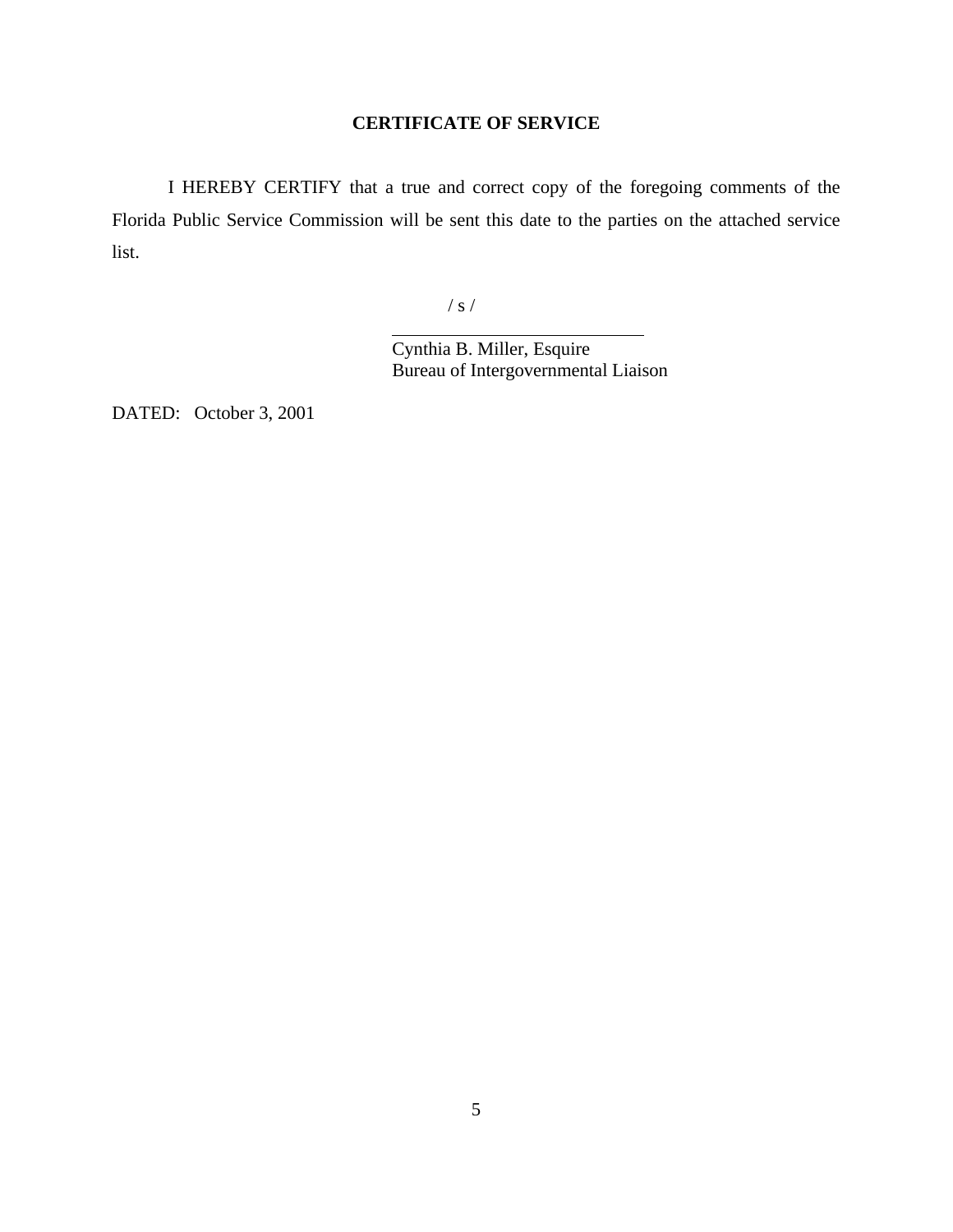#### SERVICE LIST

The Honorable Michael Powell Chairman Federal Communications Commission 445 Twelfth Street, SW Washington, D.C. 20554

The Honorable Kathleen Q. Abernathy Commissioner Federal Communications Commission 445 Twelfth Street, SW Washington, D.C. 20554

The Honorable Kevin J. Martin Commissioner Federal Communications Commission 445 Twelfth Street, SW Washington, D.C. 20554

The Honorable Nanette G. Thompson, Chair Regulatory Commission of Alaska 701West Eighth Avenue, Suite 300 Anchorage, AK 99501

Arkansas Public Service Commission P. O. Box 400 Little Rock, AR 72203-0400

California Public Utilities Commission 505 Van Ness Avenue San Francisco, CA 94102-3298

David A. Beckett Colorado Public Utilities Commission 1580 Logan Street, Office Level 2 Denver, CO 80203

Earl Poucher, Legislative Analyst Office of Public Counsel 111 West Madison Street, Room 812 Tallahassee, Florida 32399-1400

The Honorable Robert B. Baker, Commissioner Georgia Public Service Commission 244 Washington Street, S.W. Atlanta, Georgia 30334-5701

The Honorable Gloria Tristani Commissioner Federal Communications Commission 445 Twelfth Street, SW Washington, D.C. 20554

The Honorable Michael J. Copps Commissioner Federal Communications Commission 445 Twelfth Street, SW Washington, D.C. 20554

Mary E. Newmeyer Federal/Congressional Affairs Alabama Public Service Commission P. O. Box 991 Montgomery, AL 36101

Lori Kenyon, Common Carrier Specialist Regulatory Commission of Alaska 701West Eighth Avenue, Suite 300 Anchorage, AK 99501-1693

Virginia J. Taylor, Richard A. Elbrecht California Department of Consumer Affairs 400 R Street, Suite 3090 Sacramento, CA 95814-6200

Deborah S. Waldbaum Colorado Office of Consumer Counsel 1580 Logan Street, Suite 610 Denver, Colorado 80203

Lawrence D. Crocker, III District of Columbia Public Service Commission 1333 H Street NW, 2nd Floor Washington, DC 20005

B.B. Knowles, Director Utilities Division Georgia Public Service Commission 244 Washington Street, SW Atlanta, GA 30334-5701

Eileen Benner Idaho Public Utilities Commission P. O. Box 83720 Boise, ID 83720-0074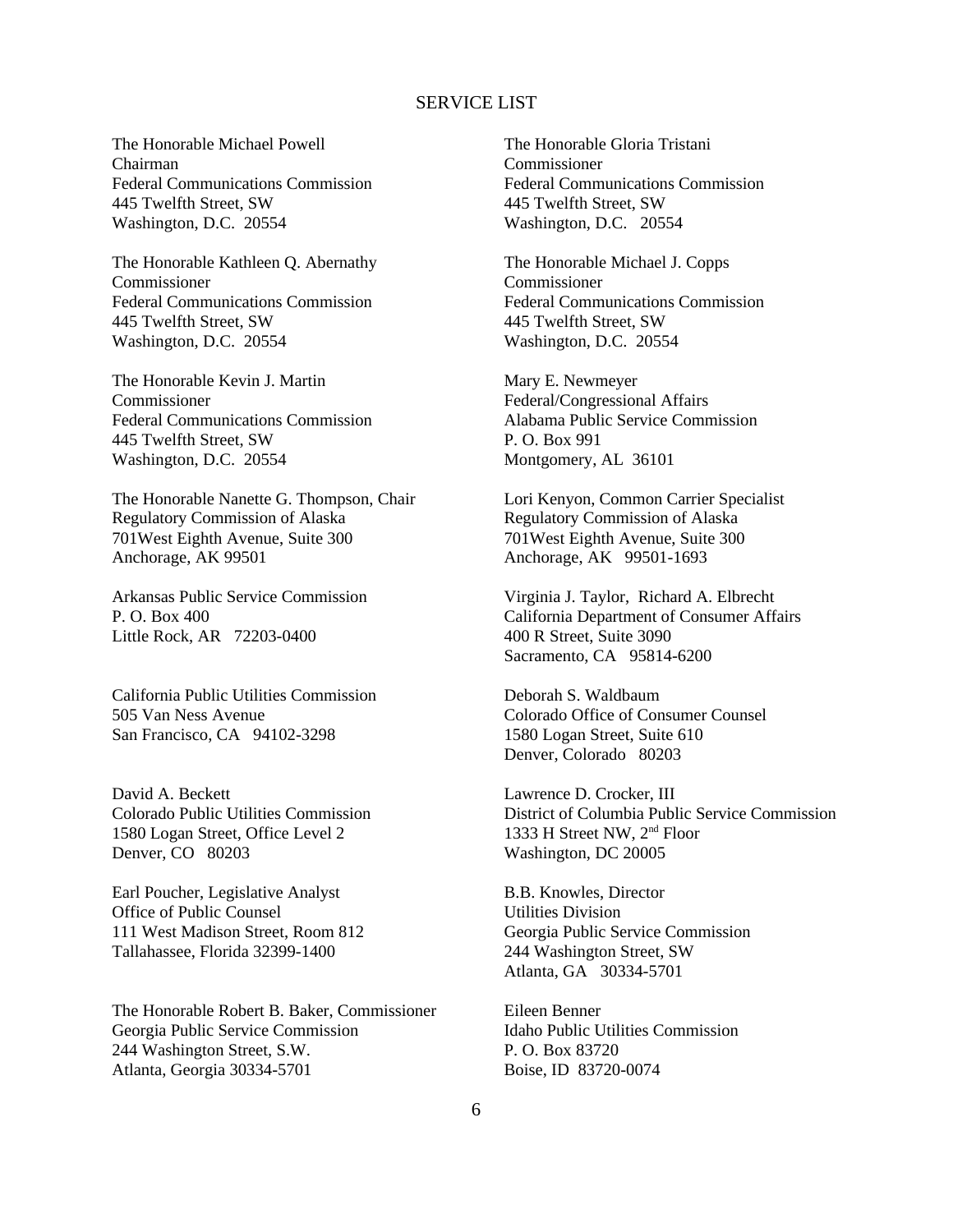Donald L. Howell, II General Counsel Idaho Public Utilities Commission P. O. Box 83720 Boise, ID 83720-0074

Indiana Utility Regulatory Commission Suite E-306 302 W. Washington Street Indianapolis, IN 46204

Indiana Office of the Consumer Counsel 100 North Senate Avenue Indianapolis, Indiana 46204-2215

James Maret Office of Consumer Advocate 350 Maple Street Des Moines, Iowa 50319

General Counsel Kansas Corporation Commission 1500 SW Arrowhead Road Topeka, Kansas 66604-4027

Gayle T. Kellner Louisiana Public Service Commission P. O. Box 91154 Baton Rouge, LA 70821-9154

Ann Dean Maryland Public Service Commission 16th Floor, 6 Saint Paul Street Baltimore, Maryland 21202-6806

Mike Travieso Office of People's Counsel 6th St. Paul Street, Suite 2102 Baltimore, Maryland 21202

Richard J. Johnson, Brian T. Grogan Minnesota Independent Coalition Moss & Barnett, 4800 Northwest Center 90 South Seventh Street Minneapolis, MN 55402-4129

Sarah A. Naumer Federal/Congressional Affairs Illinois Commerce Commission 160 N. LaSalle Street, Suite C-800 Chicago, Illinois 60601

Anne Becker Office of Utility Consumer Counsel 100 North Senate Avenue Indianapolis, Indiana 46204-2215

William H. Smith, Jr., Chief Federal and Legislative Programs Coordinator Iowa Utilities Board 350 Maple Street Des Moines, IA 50319

Amy E. Dougherty Kentucky Public Service Commission Post Office Box 615 Frankfort, Kentucky 40602

Lawrence C. St. Branc Louisiana Public Service Commission P. O. Box 91154 Baton Rouge, LA 70821-9154

Joel B. Shifman, Esq. Maine Public Utilities Commission 242 State Street State House, Station 18 Augusta, Maine 04333-0018

Susan Stevens Miller, Assistant General Counsel Maryland Public Service Commission 16th Floor, 6 St. Paul Street Baltimore, MD 21202-6806

John G. Strand, Chairman Michigan Public Service Commission 6545 Mercantile Way Lansing, Michigan 48911

Eric Swanson Office of Attorney General 445 Minnesota Street Suite 1200 WCL Tower St. Paul, Minnesota 55101-2130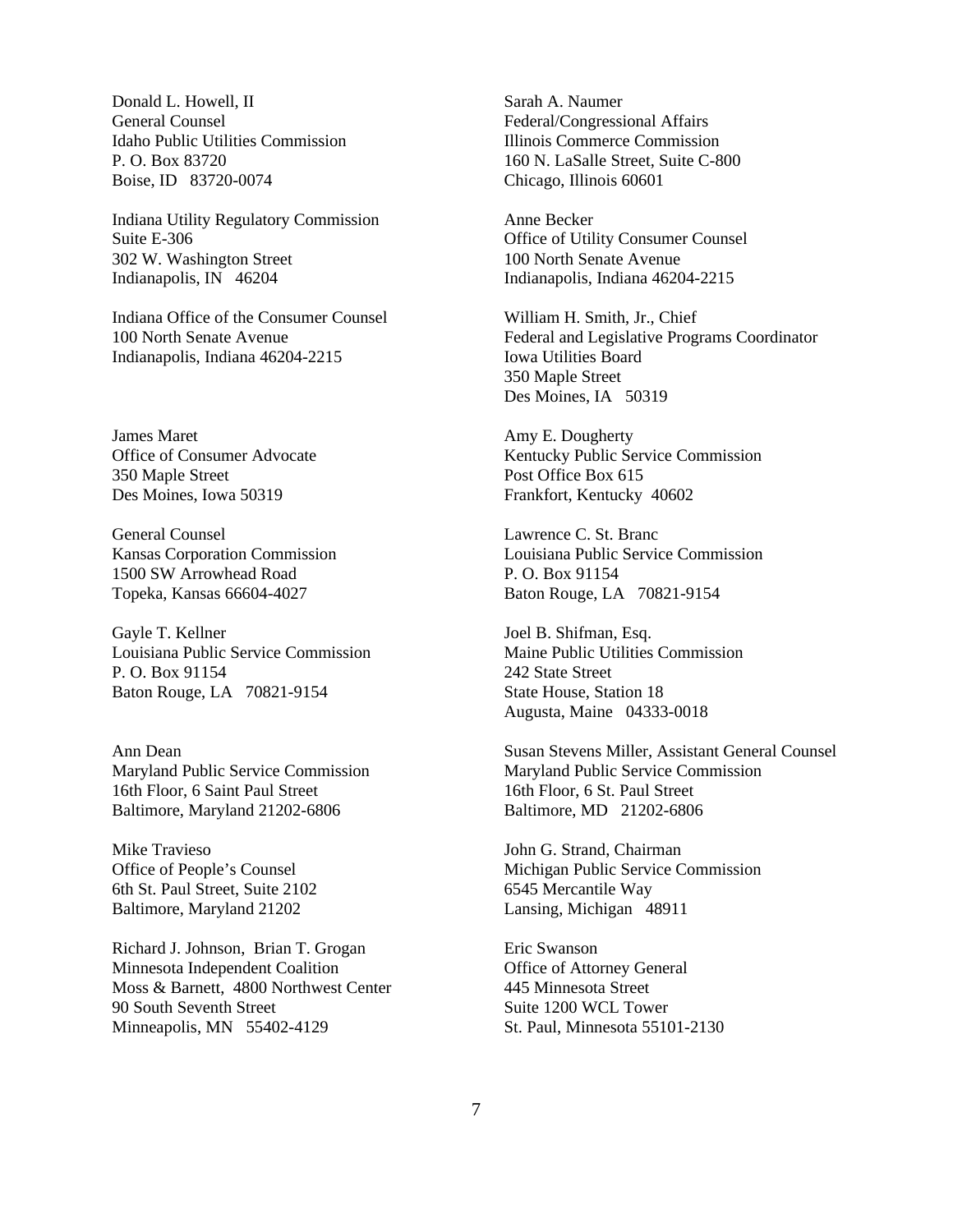Barbara Meisenheimer, Martha S. Hogerty Missouri Office of Public Counsel Truman Bldg, 301 West High St, Ste 250 Jefferson City, MO 65101

The Honorable Bob Rowe Montana Public Service Commission 1701 Prospect Avenue P.O. Box 202601 Helena, MT 59620-2601

Deonne Bruning Nebraska Public Service Commission 300 The Atrium 1200 N Street Lincoln, Nebraska 68508

Maureen O. Helmer, Chairman New York Public Service Commission Three Empire State Plaza Albany, New York 12s23-1350

Carl Johnson, Telecom Policy Analyst New York Public Service Commission 3 Empire State Plaza Albany, NY 12223-1350

Illona A. Jeffcoat-Sacco, Director Public Utilities Division State of North Dakota 600 E. Boulevard, Dept 408 Bismarck, North Dakota 58505-0480

Richard W. Pace, Karen J. Hardie Ohio Consumers Counsel 77 South High Street, 15th Floor Columbus, Ohio 43266-0550

Honorable Joan H. Smith Oregon Public Utility Commission 550 Capitol Street, NE, Suite 215 Salem, OR 97301-2551

Philip F. McClelland Pennsylvania Office of Consumer Advocate 555 Walnut Street Forum Place, 5th Floor Harrisburg, PA 17101-1923

Eric B. Witte, Assistant General Counsel Missouri Public Service Commission P. O. Box 360 Jefferson City, Missouri 65102

Karen Finstad Hammel, Staff Attorney Montana Public Service Commission 1701 Prospect Avenue P. O. Box 202601 Helena, MT 59601-2601

Charles Bolle, Policy Adviser Nevada Public Utilities Commission 1150 E. William Street Carson City, NV 89701-3109

Thomas J. Dunleavy, Commissioner New York Public Service Commission Three Empire State Plaza Albany, New York 12s23-1350

Terry Monroe New York Public Service Commission Three Empire Plaza Albany, NY 12223

Robert S. Tongren, Andrea M. Kelsey, David C. Bergman, Ohio Consumers Counsel 77 South High Street, 15th Floor Columbus, Ohio 43266-0550

General Counsel Oklahoma Corporation Commission P. O. Box 52000 Oklahoma City, OK 73152-2000

Barbara Combs Oregon Public Utility Commission 550 Capitol Street, NE, Suite 215 Salem, Oregon 97301-2551

Maureen A. Scott Assistant Counsel Pennsylvania Public Utility Commission P. O. Box 3265 Harrisburg, PA 17105-3265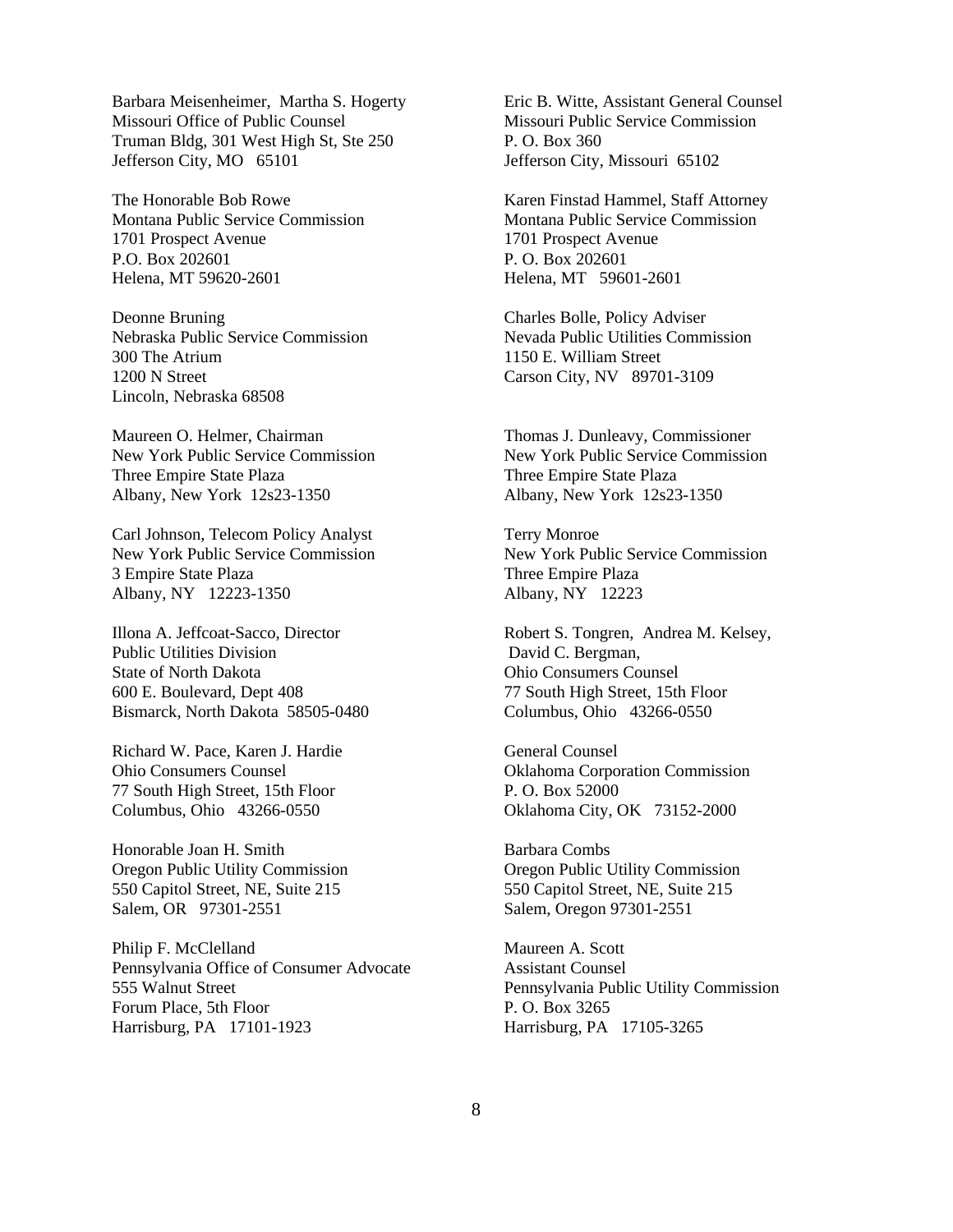David F. Johnson, Scott Sawyer Rhode Island Public Utilities Commission 89 Jefferson Boulevard Warwick, R.I. 02888

South Dakota Public Utilities Commission 500 E. Capital Street Pierre, SD 57501-5070

Honorable James A. Burg, Chairman South Dakota Public Utilities Commission The Capitol, 500 East Capitol Pierre, SD 57501

Christopher Klein Tennessee Regulatory Authority 460 James Robertson Parkway Nashville, Tennessee 37243-0505

Suzi Ray McClellan Texas Office of Public Utility Counsel Post Office Box 13326 Austin, TX 78701-3326

Laurie Pappas Office of Public Utility Counsel Post Office Box 12397 Austin, Texas 78711-2397

William Irby, Director Division of Communications Virginia State Corporation Commission 1300 East Main Street - 9th Floor Richmond, VA 23218

Honorable Marilyn Showalter, Chair Washington Utilities & Transportation Commission 1300 S. Evergreen Park Drive, SW Olympia, Washington 98504

Honorable Patrick J. Oshie Washington Utilities & Transportation Commission 1300 S. Evergreen Park Drive, SW Olympia, Washington 98504

R. Glenn Rhyne, Manager, Research Department South Carolina Public Service Commission P. O. Drawer 11649 Columbia, S.C. 29211

William J. Janklow, Governor State of South Dakota Executive Office - State Capitol 500 East Capitol Pierre, South Dakota 57501-5070

Honorable Pam Nelson, Commissioner South Dakota Public Utilities Commission The Capitol, 500 East Capitol Pierre, SD 57501

Texas Public Utility Commission Post Office Box 13326 Austin, TX 78701-3326

Vicki Oswalt, Office of Policy Development Public Utility Commission of Texas Post Office Box 13326 Austin, TX 78701-3326

Peter Bluhm, Director of Policy Research Vermont Public Service Board 112 State Street, 4th Floor, Montpieller, VT 05620-2701

Tom Wilson, Economist Washington Utilities & Transportation Commission 1300 South Evergreen Park Drive SW Olympia, Washington 98504

Honorable Richard Hemstad Washington Utilities & Transportation Commission 1300 S. Evergreen Park Drive, SW Olympia, Washington 98504

Honorable Steve Ellenbecker, Chairman Wyoming Public Service Commission 2515 Warren Avenue, Suite 300 Cheyenne, Wyoming 82002